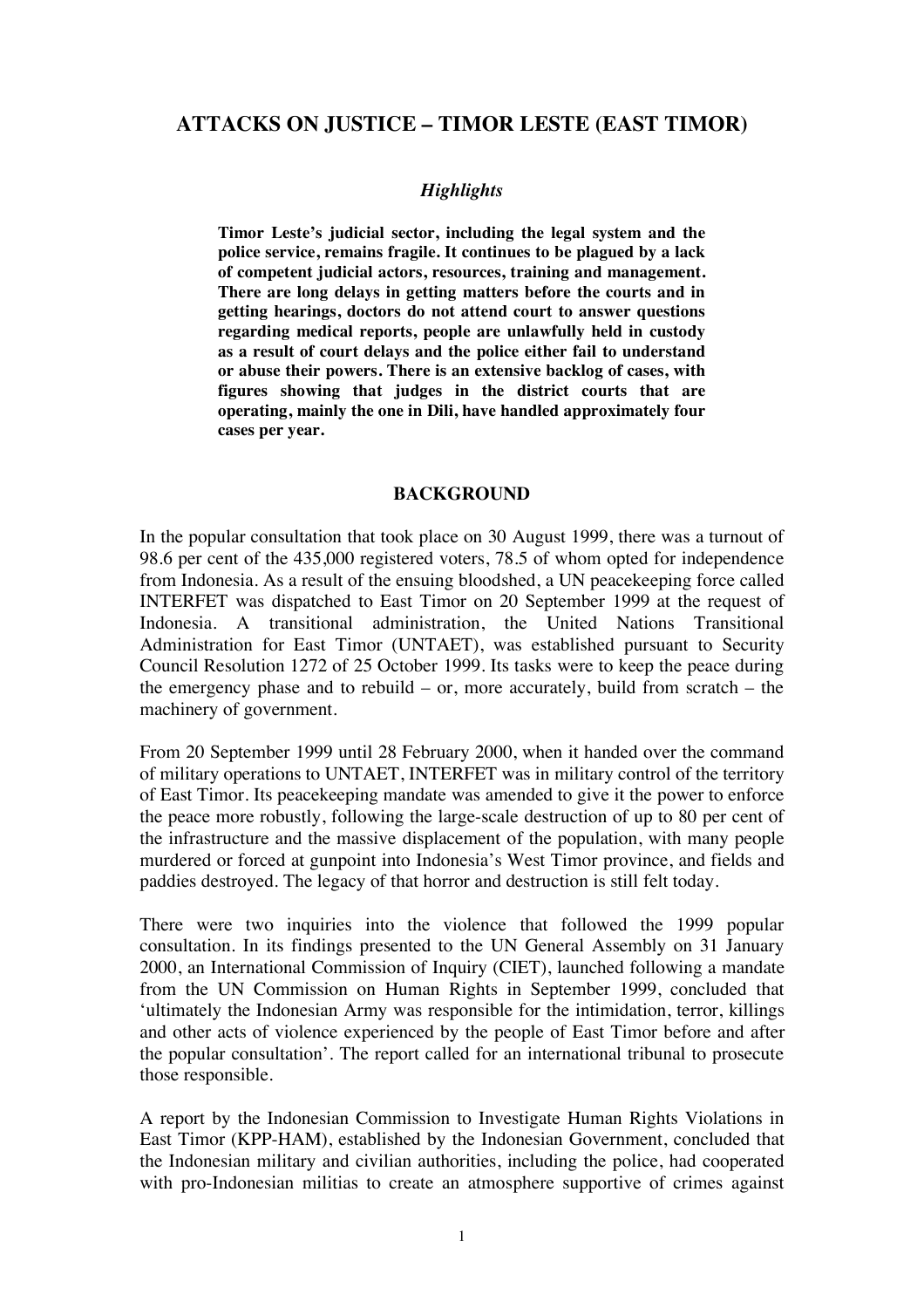humanity, including mass murder, mass deportation, kidnapping, rape and destruction of property. It listed the names of 33 suspects for further investigation and possible criminal charges. Six Indonesian Army generals, the then Governor of East Timor and several militia leaders were among the 33 named suspects. The CIET did not name names, but apportioned responsibility to the Indonesian Armed Forces.

According to *UNTAET Regulation 1*, 1999, East Timor was to follow Indonesian law insofar as it did not conflict with international human rights and the UNTAET mandate, together with subsequent legislation introduced by UNTAET and later the RDTL (Democratic Republic of East Timor). Although Indonesian law was not specifically mentioned, by political agreement it was understood to apply *de facto*: the Australian Section of the ICJ recommended at that time that further action was needed to make Indonesian law the applicable law. This matter came up again later when the President of the Court of Appeal issued a ruling along the same lines, resulting in the enactment of a law, with retrospective effect, to put beyond doubt that the legislation to be applied in East Timor consisted of all Indonesian legislation that was in force *de facto* prior to 25 October 1999.

Article 9 of the *Constitution* stipulates that international law, both substantive and customary, applies as of right and that any rules that are inconsistent with international law are not applicable. Once an international instrument is ratified by the appropriate organ, it applies as part of domestic law.

It is a matter of public record that, in the opinion of a number of Timor Leste ministers and the United Nations, including the Secretary-General and his Special Representative to East Timor who heads the UN Mission of Support for East Timor (UNMISET), the judicial sector, along with the police service, is particularly fragile. It is over five years since the events of 1999 but, as yet, no credible prosecutions have been brought against the main perpetrators of the violence that took place at that time.

### **JUDICIARY**

### **Establishment of the legal system**

In 2000, with the aim of embedding the rule of law, the UN established a judicial system. (For a comprehensive account of this, see *'Comment: Post-Conflict Judicial System Reconstruction in East Timor'* by Hansjoerg Strohmeyer, UNTAET's Judicial Minister.) First of all, a Judicial Department was created, comprising the courts, prosecution, public defenders, logistics and prison service. The first judicial actors were appointed on 7 January 2000 by the Transitional Administrator, the late Sergio Viera de Mello, who, pursuant to *Security Council Resolution 1272*, exercised executive, legislative and judicial power. Probationary appointments were made following a process undertaken by the Transitional Judicial Services Commission, which consisted of both Timorese, and UN personnel, including the UNTAET Judicial Minister. When UNTAET handed over power to the first RDTL Government, the Parliament passed a law of general application, *Interpretation of Applicable Law 2/2002* **on 19 May 2002**, which *inter alia* confirmed the *status quo* with respect to appointments, recognizing they were transitional until such time as laws had been passed to put a new appointments system into effect. The first president of the court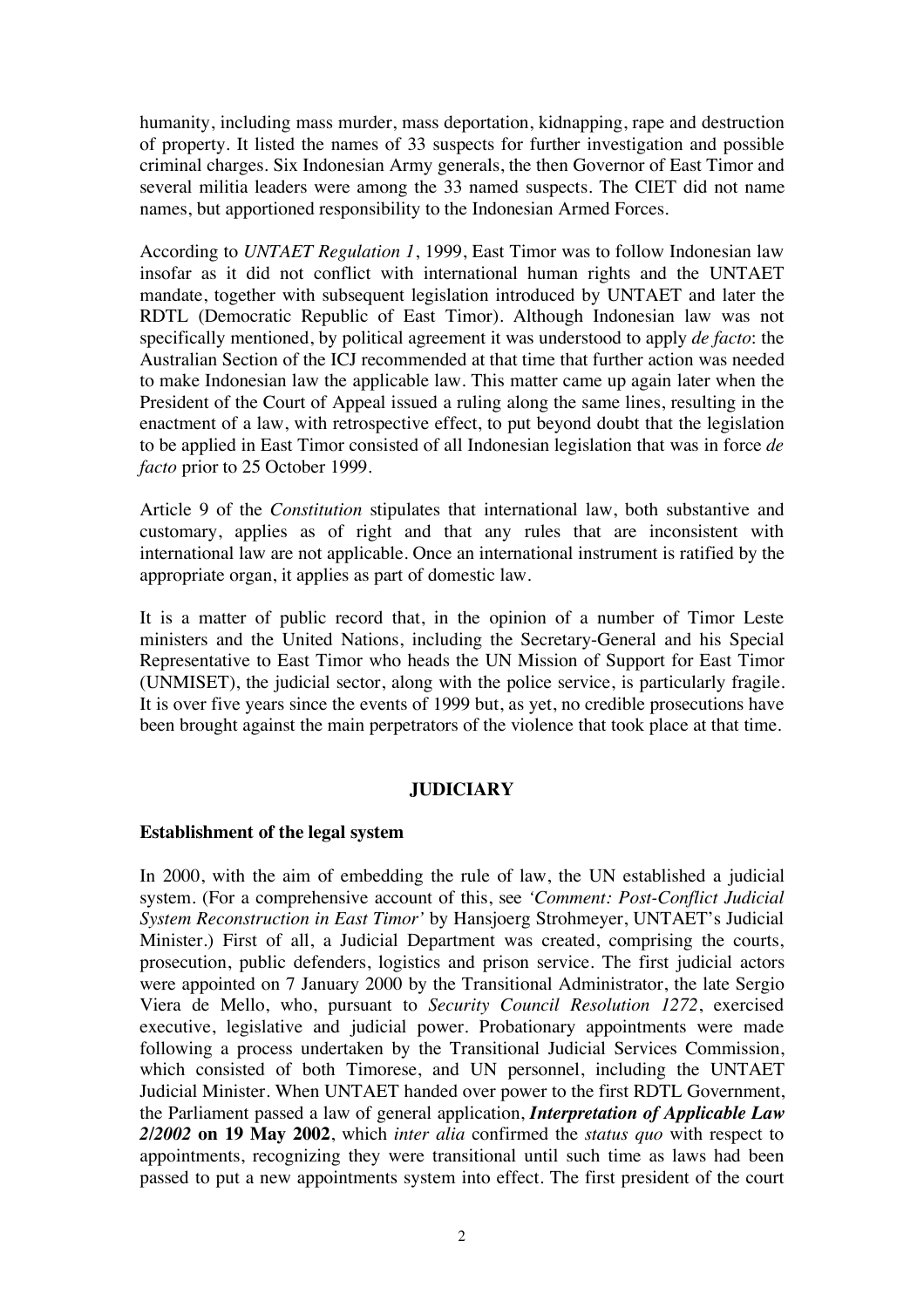system subsequently became the Minister of Justice. No judges had any experience to speak of as judges, and very few as advocates or practicing lawyers. The judiciary was under-resourced, with no laws or legal resource material, desks, stationery, court registers, internet access or vehicles, despite the existence of a large number of UN vehicles. The judges complained that the judicial mentors assigned to them worked directly for UNTAET, to whom they were answerable.

There are currently four international judges from the CPLP (Community of Portuguese Speaking Countries) working in the district courts in Timor Leste. Their positions were established in the Statutes of Judicial Magistrates Law 2002 (see below). They are employed by UNMISET and their contracts will end when the UNMISET mandate ends on 20 May 2005.

The probationary judges initially underwent training in Darwin, Australia, and more training followed, but after the Judicial Minister left UNTAET, the training lost focus and a systematic approach was not adopted. All judges complained that the training was not particularly relevant, saying there was too much attention to theory and international instruments when what they required was training in how to approach making judicial decisions, how to define evidence, how to consider evidence for weight, how to read and interpret laws, how to interpret a number of laws simultaneously and how to manage case loads, court registers and so on. Importantly, they wanted a complete set of the laws they did not have. What they needed in terms of international legal training was to learn about the core international bill of rights instruments that had been incorporated into the law of the land and how to interpret them in the context of domestic legislation.

A typical example of the relationship between the UNTAET judiciary and the UNTAET executive was an occasion when an UNTAET officer at administrative level went to the court to advise the presiding judge that the executive did not like one of the judge's decisions and that it should be changed.

The resource situation is largely unchanged today but is set to improve with the new judicial regime and the systemic judicial training programme that the RDTL Government, supported by the UNDP and donors, has embarked on. Its success will best be gauged in ten years or so.

# **Court structure**

The judiciary comprises the Supreme Court of Justice, the High Administrative Tax and Audit Court and other judicial courts established by law. These are not yet up and running. Currently established and in operation are the four district courts – in the capital Dili, Baucau, Suai and Oecussi – which function as courts of first instance and have jurisdiction to hear civil and criminal cases as well as to act as a court of appeal.

The *Statutes of Judicial Magistrates Law* **2002** repeals laws that are incompatible with it, specifically *UNTAET Regulations 1/1999, 3/1999, 11/2000, 18/2000, 18/2001, 25/2001* and *26/2001*, to the extent of the applicable legal provisions. It constitutes the Organic Law for the Judiciary and covers the transitional judicial system, as well as the establishment of the necessary machinery for dealing with the selection, assignment, reassignment and removal of judges.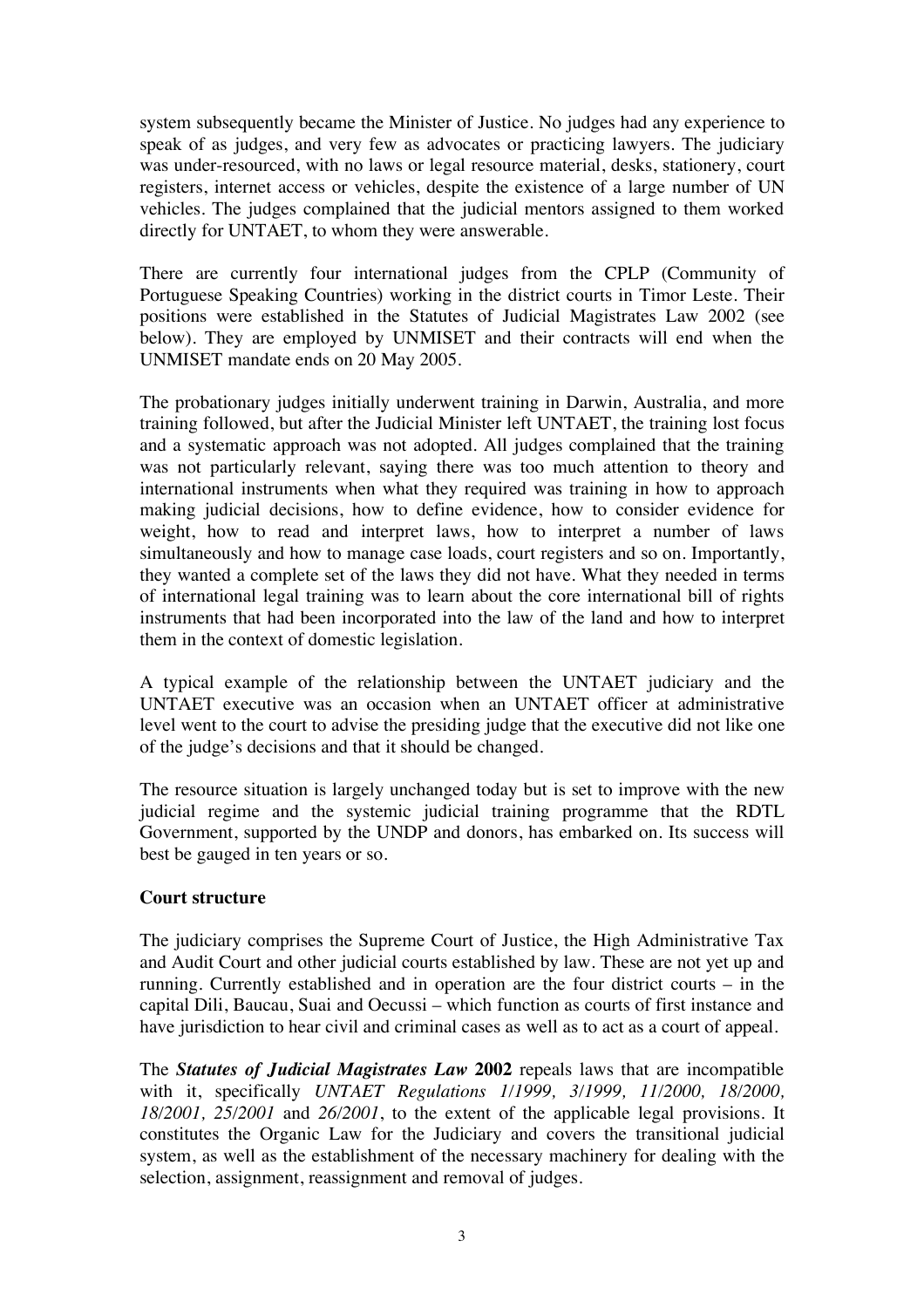There is also a Special Panel for Serious Crimes (SPSC), which is serviced by a Special Crimes Unit (SCU). The SPSC's operations are due to cease on 20 May 2005 when the UNMISET mandate expires (see below, under Special Panels for Serious Crimes).

## *Court of appeal*

Under article 110 of the *Statutes of Judicial Magistrates Law*, there is a Court of Appeal that exercises its own jurisdiction as well as that of the Supreme Court of Justice, until such time as the latter is established. The Court of Appeal comprises three judges. The president of the court is His Honour Judge Claudio Ximenes, who is Timorese-born and a Portuguese citizen. The court began operating in July 2000 but then, due to a lack of qualified judges, did not operate for over 18 months. It recommenced operations in 2003, sitting continuously in 2004, and is currently the final court of review and the highest court in Timor Leste. Exercising Supreme Court jurisdiction, the Court of Appeal can notionally hear appeals from itself.

## *District courts*

Of the four district courts, Suai Court entered into operation for the first time since it was established in 2000. Oecussi Court did not operate while its judge went to Portugal for judicial training: although it was agreed that judges would sit there on a rotational basis, this did not happen. A lack of fuel for travel and generators was reported to be a factor in preventing them from travelling outside Dili to other district courts. In Suai, the lack of a public defender had prevented any court activity. Baucau Court started work at the beginning of November, Suai at the end of November and Oecussi in December 2004. According to the Judicial System Monitoring Programme, many staffing and procedural obstacles will have to be overcome before Baucau, Suai and Oecussi courts can be fully operational. The four CPLP judges are helping out in these courts but many preliminary matters are dealt with in Dili. A new case distribution scheme was introduced, pursuant to *Directive 03/2004* (4 October 2004), entitled *New Rules for Distribution of Cases and Constitution of Panels*. The way it operates at Dili Court seems not to be understood by the clerks responsible for managing it. However, its strength lies in the fact that judicial actors cannot choose cases as they are now assigned randomly, by lottery.

### **Judicial administration**

The court system is administered by the Ministry of Justice pursuant to *Decree Law 3/2003 on the Organic Structure of the Ministry of Justice*, together with the Superior Council of the Judiciary, as mandated in the Constitution and established under the Statutes of Judicial Magistrates Law of 2002. Its budget is approved by the Council of Ministers, which submits it to the Parliament for ratification. Financial control of the Court of Appeal was transferred from the Ministry of Justice to the court in late 2004.

*Decree Law 1/2002* transferred responsibility for the judicial system to the RDTL Government, stating, *inter alia,* that the system in place would prevail until such time as it had been superseded. It envisaged a transitional phase, as further developed in subsequent laws, including the *Statutes of Judicial Magistrates Law 8/2002* (as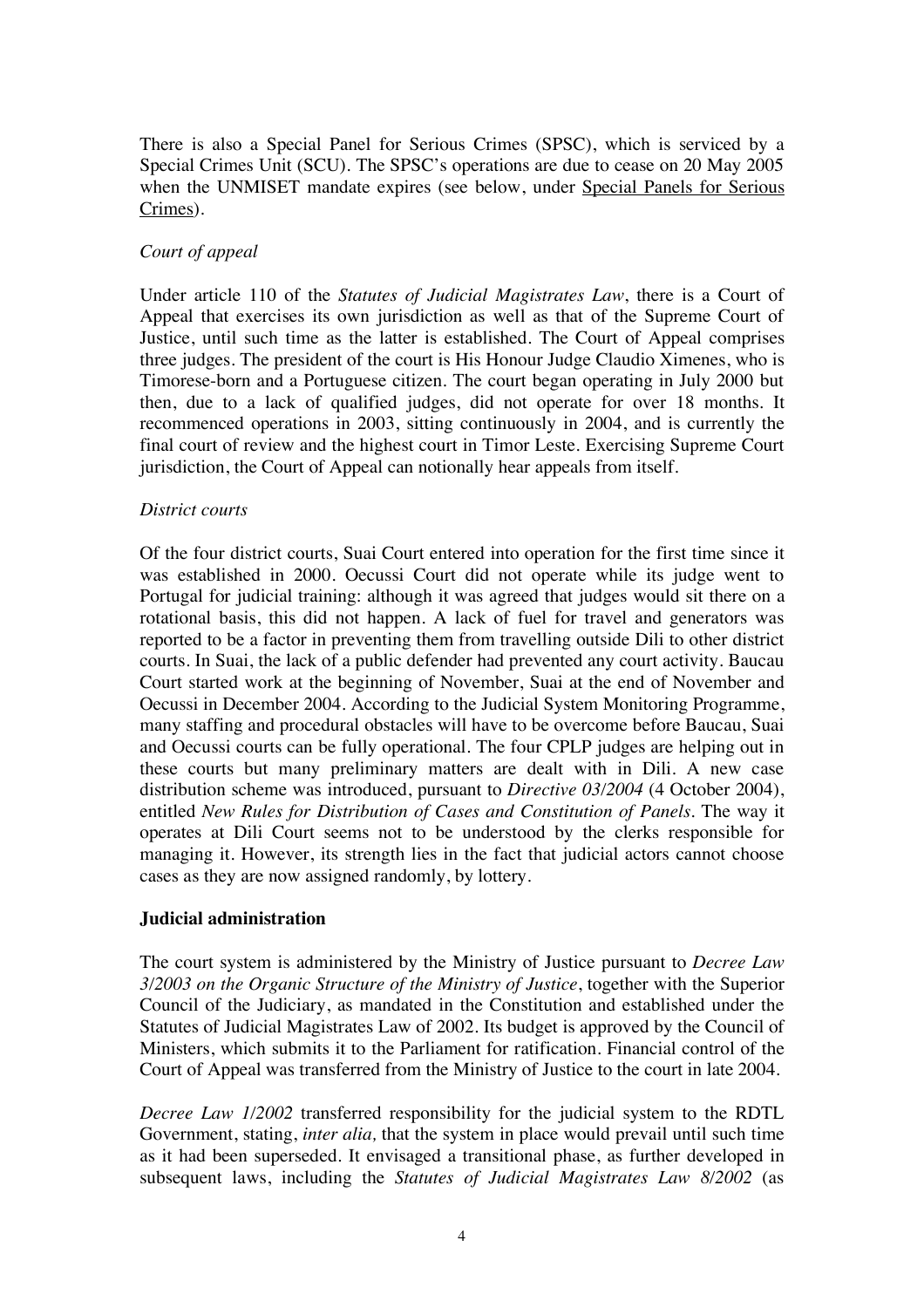envisaged in article 128 of the Constitution), which established the **Superior Council of the Judiciary** to exercise managerial and disciplinary oversight of judicial officers, including judges, and of the *Electoral Act*.

The Superior Council of the Judiciary is composed of the President of the Supreme Court of Justice, one person nominated by the President of the Republic, one elected by the Parliament, one appointed by the government and one elected by his or her peers. Article 6 of *Law 8/2002*, entitled *Security of Tenure*, reads as follows: "Judicial Magistrates shall not be reassigned, suspended, promoted, made to retire or removed from office or otherwise have their situation changed, unless in cases provided for by these Statutes". Article 15 defines the duties of the Council in general terms and article 17 stipulates that its deliberations have to be in the form of a resolution or instruction and published in the *Gazette*.

The same law establishes a system of judicial inspections, under which courts and judges are inspected and then given a rating. Only judges who have received a 'very good' rating can serve as judicial inspectors. Article 25 sets out the requirements for being appointed a judicial magistrate, laying down a probationary period of two to three years. A hierarchy of judges, with counsellor judges being the highest, is established (article 26). Article 45 states that a special legal instrument will set judicial pay but this has yet to be published. There is a comprehensive system of assessment that can lead to a series of penalties, including removal from office. It includes the right to be heard and a system of appeals for judges. It does not appear to be inconsistent with other civil law systems in which the position of judge is in essence a civil service career appointment, but is attributed important recognition as an organ of sovereignty.

# **Independence of the judiciary**

The Constitution deliberately deals with courts and judges separately in order to establish their independence. The courts are designated as a sovereign organ (article 118) and specifically guaranteed independence (article 119). This is consistent with the separation of powers established in article 69. The latter also recognizes the interdependence of the organs of sovereignty. Under article 121, judges are accorded independence and tenure, unless otherwise provided by law. Article 4 of the *Statutes of Judicial Magistrates Law 8/2002*, which repealed all UNTAET laws relating to the judiciary, restates, in keeping with the Constitution, that the judiciary is independent. However, the overall operation of the law undermines such independence. Permanent judges are to be evaluated every three years.

Under the *Statutes of Judicial Magistrates Law 8/2002*, judges are forbidden to engage in political activity or to make statements of a political nature. The latter is not defined and is open to broad interpretation (article 35). Judges must swear an oath to God in order to be sworn in – there is no provision for an affirmation (article 32). Judges are not allowed to live outside the area of the court to which they are assigned (article 38). It is alleged that some probationary judges are active members of political parties, which has caused some consternation.

# **Probationary judges and judicial actors**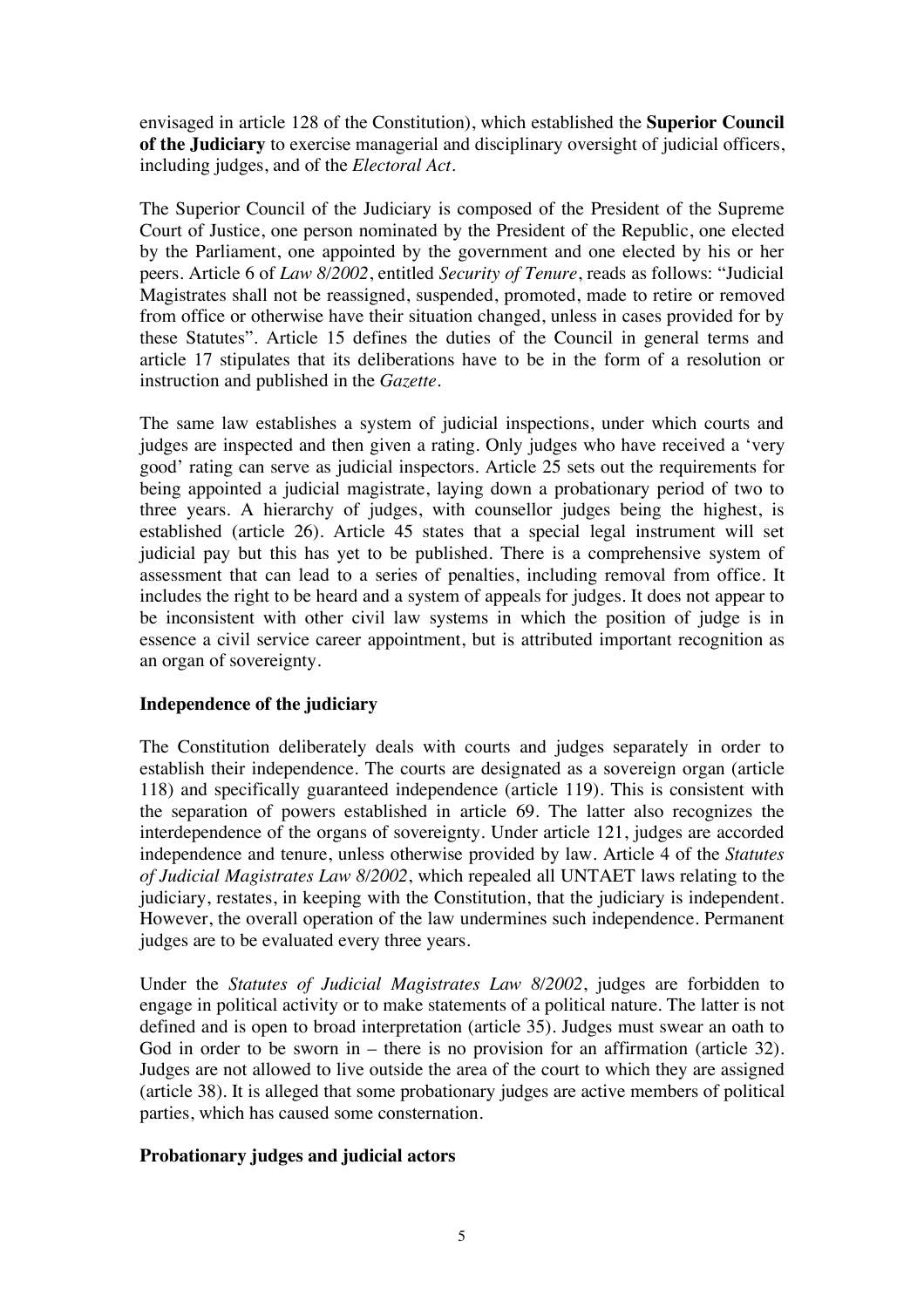For practical purposes, the *Statutes of Judicial Magistrates Law* established a transitional system for assessing current judges and appointing permanent ones, as envisaged in the UNTAET Law. All 23 judges (19 in district courts, three in the SPSC and one in the Court of Appeal) are probationary, having been nominated by the UNTAET Transitional Administrator in 2000. *Decree Law No. 1/2002* contains general provisions relating to judicial actors (judges, public prosecutors and public defenders) and states that, once relevant legislation has been approved and appraisals carried out, judicial actors shall enter their respective careers (see also *Decree Law 8/2002* as amended by *Decree Law 11/2004*). *Decree Laws 8 and 9* of 2004 provide rules for the evaluation of probationary public prosecutors and public defenders. Their scores are based on a written examination, carried out for some in May 2004 and for others in September 2004. However, the second stage of the evaluation, which was to include decision-making and performance during trials, did not go ahead. The Judicial System Monitoring Programme (JSMP; see www.jsmp.minihub.org) and other commentators wondered why, if the results were known as early as May and September 2004, it was not until 25 January 2005 that they were released. The probationary judges asked for their examination papers to be reviewed by the Superior Council of the Judiciary.

Since Timorese judges can no longer work in the district Courts, the future operation of these courts remains to be clarified.

As of December 2004, all judicial actors are required by law to have their competency assessed. *Decree Law 30/2004* allows those who pass the assessment to choose whether to be a judge, a public prosecutor or a public defender; they will then be required to undergo a specific internship that has two stages – one year of academic work followed by a six-month practical assignment. This training is carried out under the auspices of the Council of Coordination for the Development of the Judicial Sector, which comprises the Minister for Justice, the President of the Court of Appeal and the Prosecutor General. The examination to determine who is eligible to enter the internship programme was first held on 28 August 2004. No one passed it.

### **Special Panels for Serious Crimes**

Special Panels for Serious Crimes were established pursuant to *UNTAET Regulation 2000/15*. They are courts with jurisdiction over serious crimes, namely murder and sexual offences committed between 1 January and 25 October 1999 and war crimes, crimes against humanity and genocide whenever they occurred. As of November 2004, when investigations stopped pursuant to *Security Council Resolution 1543/2004*, over 800 murders had been investigated. Some 400 cases were closed for lack of evidence and 237 arrest warrants had been requested from the special panels, of which 203 were issued; 40 arrest warrants were still pending.

No decision appears to have been made by the Timor Leste Government on what will happen to serious crimes and the like after May 2005 when the UNMISET mandate expires. There have been two new developments, however. The UN Secretary-General announced the establishment of a commission of experts, whose mandate is, *inter alia*, "to determine whether full accountability has been achieved; and to recommend future actions as may be required to ensure accountability and promote reconciliation". It will further assess the work of the Indonesian Ad Hoc Human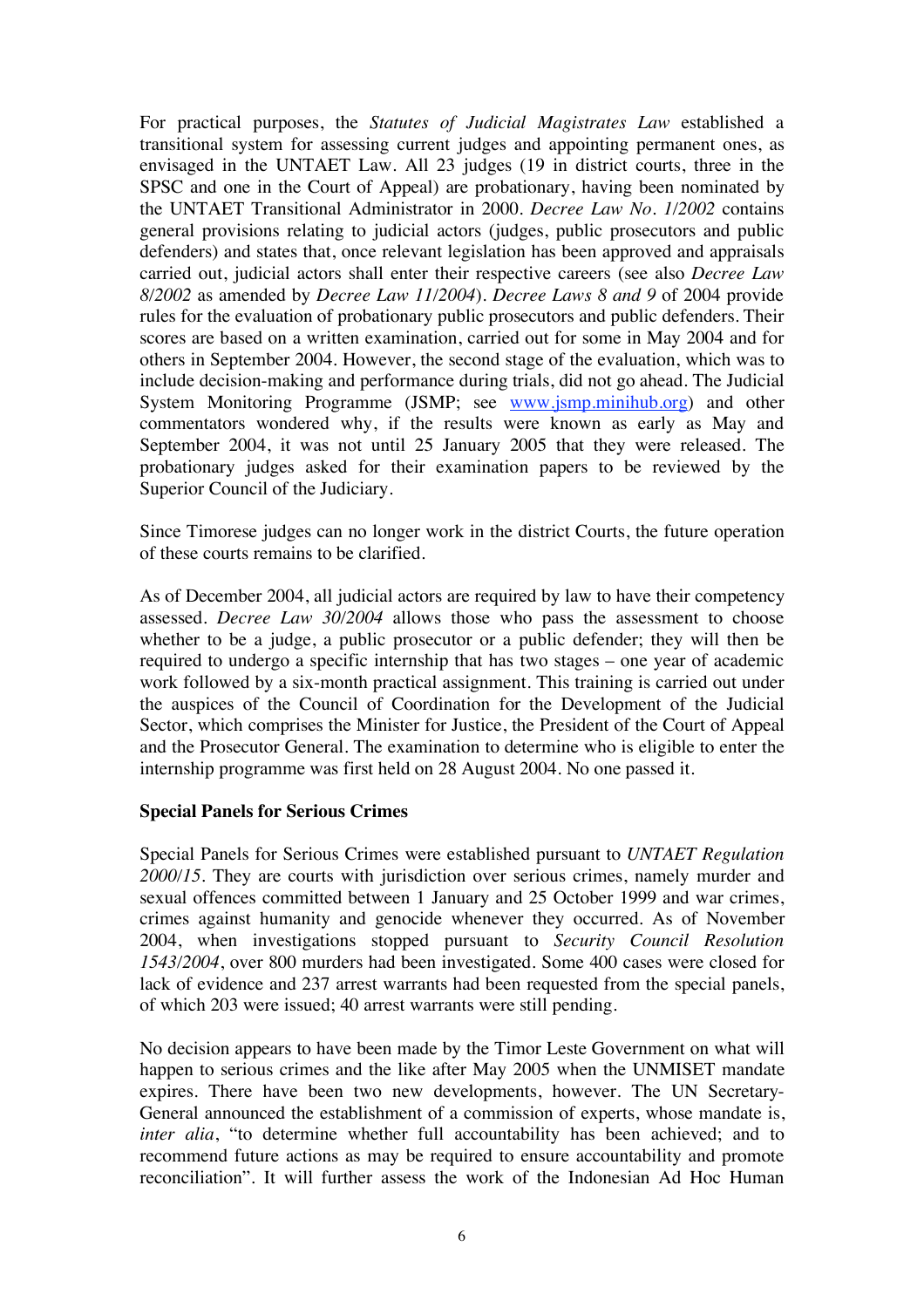Rights Court on East Timor, together with the Serious Crimes Investigation Unit and the Special Panels for Serious Crimes in Timor Leste, and has the mandate to "(a) review the judicial processes of the two institutions, including the investigation, prosecution and trial proceedings in both their procedural and substantive aspects, to determine whether they meet international standards of justice and due process of law; (b) assess the effective functioning of the two institutions, identify obstacles and difficulties encountered, and evaluate the extent to which they have been able to achieve justice and accountability for the crimes committed in East Timor; (c) consider and recommend to the Secretary-General, as necessary and appropriate, legally sound and practically feasible measures and/or mechanisms so that those responsible for serious violations of international humanitarian law and human rights in East Timor in 1999 are held accountable, justice is secured for the victims and people of Timor-Leste, and reconciliation is promoted; (d) consider ways in which its analysis could be of assistance to the Commission of Truth and Friendship, which Indonesia and Timor-Leste agreed; and (e) to establish, and make appropriate recommendations to the Secretary-General".

East Timor and Indonesia have agreed to establish a **Commission on Truth and Friendship** whose mandate includes examining the truth surrounding the events that took place in 1999 immediately before and after the 30 August popular consultation. Its mandate is as follows:

 $\dddot{\ }$ …

- (a) Reveal the factual truth of the nature, causes and the extent of reported violations of human rights that occurred in the period leading up to and immediately following the popular consultation in Timor Leste in August 1999:
	- i. Review all the existing materials documented by the Indonesian National Commission of inquiry on human rights violations in Timor Leste in 1999 (KPP-HAM) and the *ad hoc* Human Rights Court on Timor Leste, as well as the special panels for serious crimes and the commission of reception, truth and reconciliation in Timor Leste.
	- ii. Examine and establish the truth concerning reported human rights violations including patterns of behaviour, documented by the relevant Indonesian institutions and the Special Panels for Serious Crimes (as contained in its indictment letters) with a view to recommending follow-up measures in the context of promoting reconciliation and friendship among peoples of the two countries.
- (b) Issue a report, to be made available to the public, in Bahasa Indonesia, Tetum and English, establishing the shared historical record of the reported human rights violations that took place in the period leading up to and immediately following the popular consultation in Timor Leste in August 1999.
- (c) Devise ways and means as well as recommend appropriate measures to heal the wounds of the past, to rehabilitate and restore human dignity, *inter alia*:
	- i. Recommend amnesty for those involved in human rights violations who cooperate fully in revealing the truth.
	- ii. Recommend rehabilitation measures for those wrongly accused of human rights violations.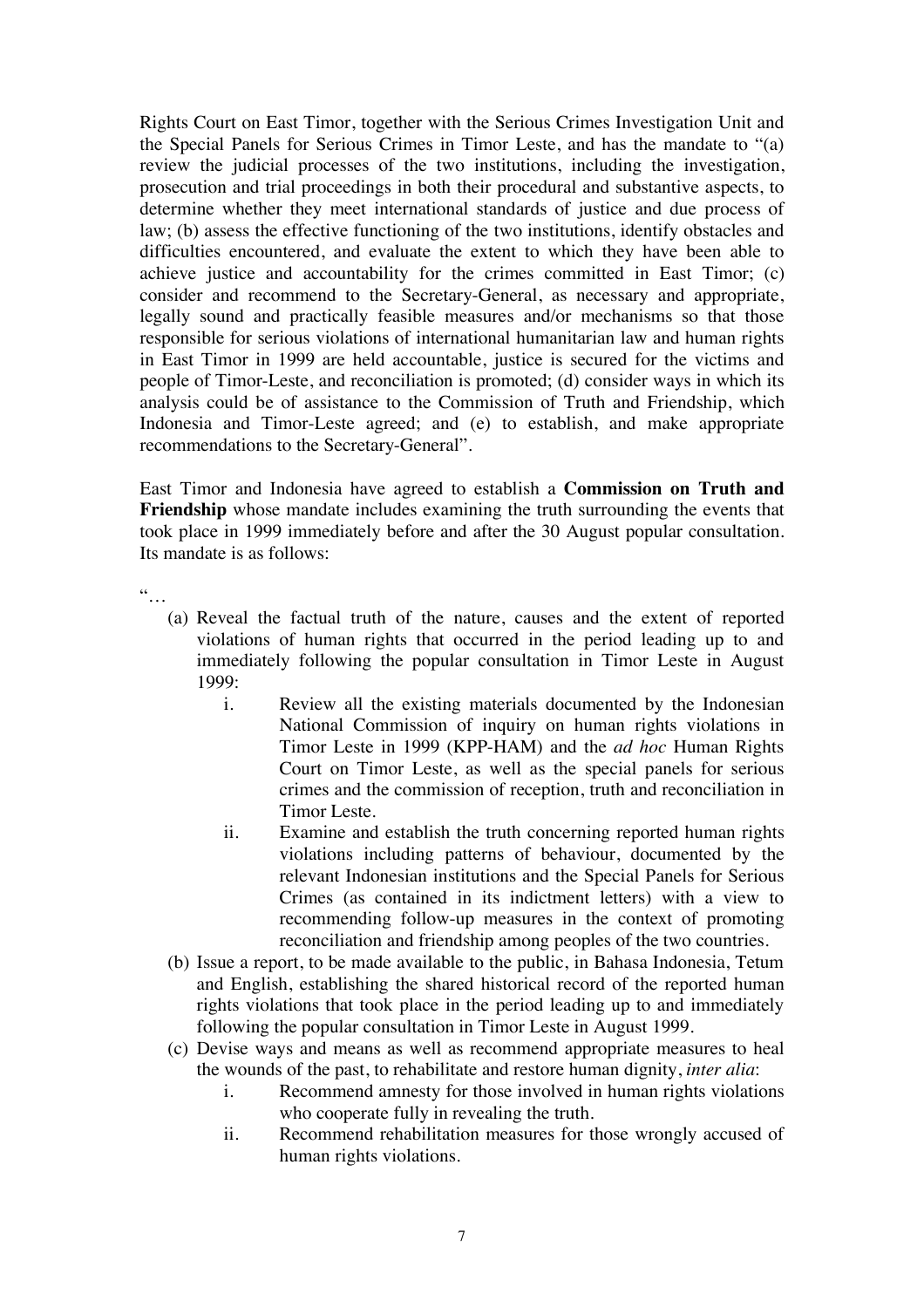- iii. Recommend ways to promote reconciliation between peoples based on customs and religious values.
- iv. Recommend innovative people-to-people contacts and cooperation to further enhance peace and stability."

## **The legal profession**

Articles 136 and 137 of the Constitution give some basic protection to lawyers, and clients, in that they state that lawyers can contact and see their clients while in detention or under arrest, whether in civil or military prisons; they also state that legislation will be introduced to establish the inviolability of documents related to legal proceedings. As yet no such law has been passed.

## **ACCESS TO JUSTICE**

Access to the courts is guaranteed under article 26 of the Constitution and cannot be denied on economic grounds.

There are a number of key provisions in the Constitution that provide protection and, in some cases, defence for citizens, including the right to resist and disobey orders if they are illegal and/or affect their fundamental rights (see article 28) There have so far not been any cases in which this has been asserted by a citizen or his/her legal representative. The Constitution forbids life imprisonment and establishes the right to apply for a writ of *habeas corpus* (see articles 32 and 33 respectively). There are now a number of laws in existence that directly or *prima facie* contradict the Constitution, indicating a worrying trend with regard to rights and freedoms. The Immigration and Asylum Law, specifically articles 11 and 12, excludes foreigners from participating in a number of activities, including those of a political nature.

# **Office of the Ombudsman**

The post of Ombudsman, as mandated under article 27 of the Constitution, remains unfilled after a parliamentary process to appoint one failed to secure the candidate favoured by the government.

### **Court information**

There are no public information boards in courts that the public or lawyers can consult to find out which cases are listed for that day. While there is a court registry dealing with national judges, information about international judges can only be obtained from their international clerks. A reporter who recently went to Dili District Court on a weekday morning was unable to find any court officials, judges, court lists or anyone else able to supply information. It has been known for witnesses and defendants to turn up for a hearing and for the judges and/or prosecutors not to arrive.

### **Interpreters**

The JSMP observer notes that there appears to be no permanent interpreter attached to district courts to assist national judges, which can only impede justice. In February